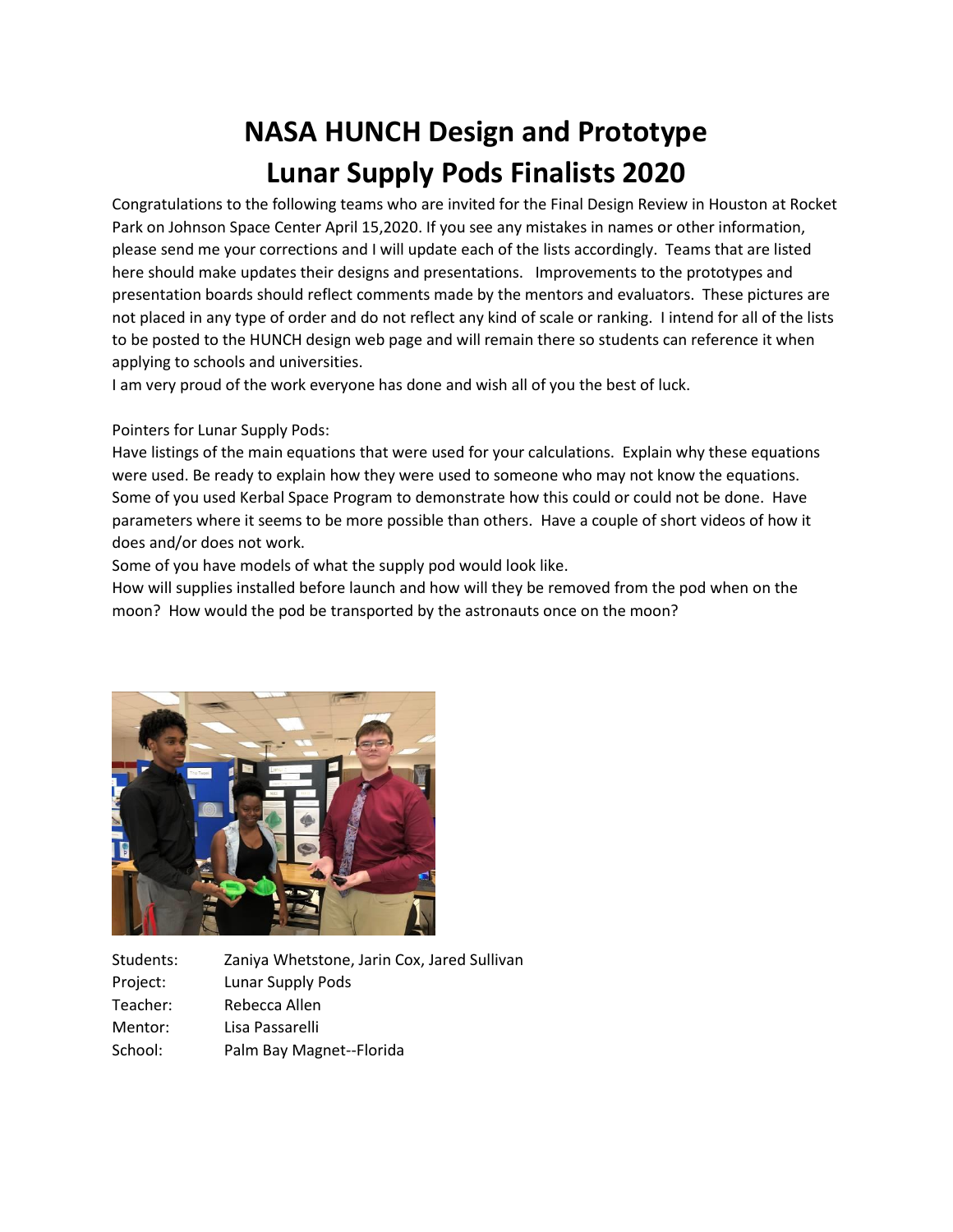

| Students: | Johnathan Andrews, Amber Glory, Joshua Ange |
|-----------|---------------------------------------------|
| Project:  | Lunar Supply Pods                           |
| Teacher:  | Michael Hayes                               |
| Mentor:   | Alli Westover                               |
| School:   | iSchool--Texas                              |



Students: David Ho, Jose Wui, Joseph Dambakli, Madelynn Partridge, Rafael Rubin deCelis,

Spencer Posey, Tyler Dale, Riley Butler

- Project: Lunar Supply Pods
- Teacher: Jeff Marcinkowski
- Mentor: Glenn Johnson
- School: Oak Ridge--Texas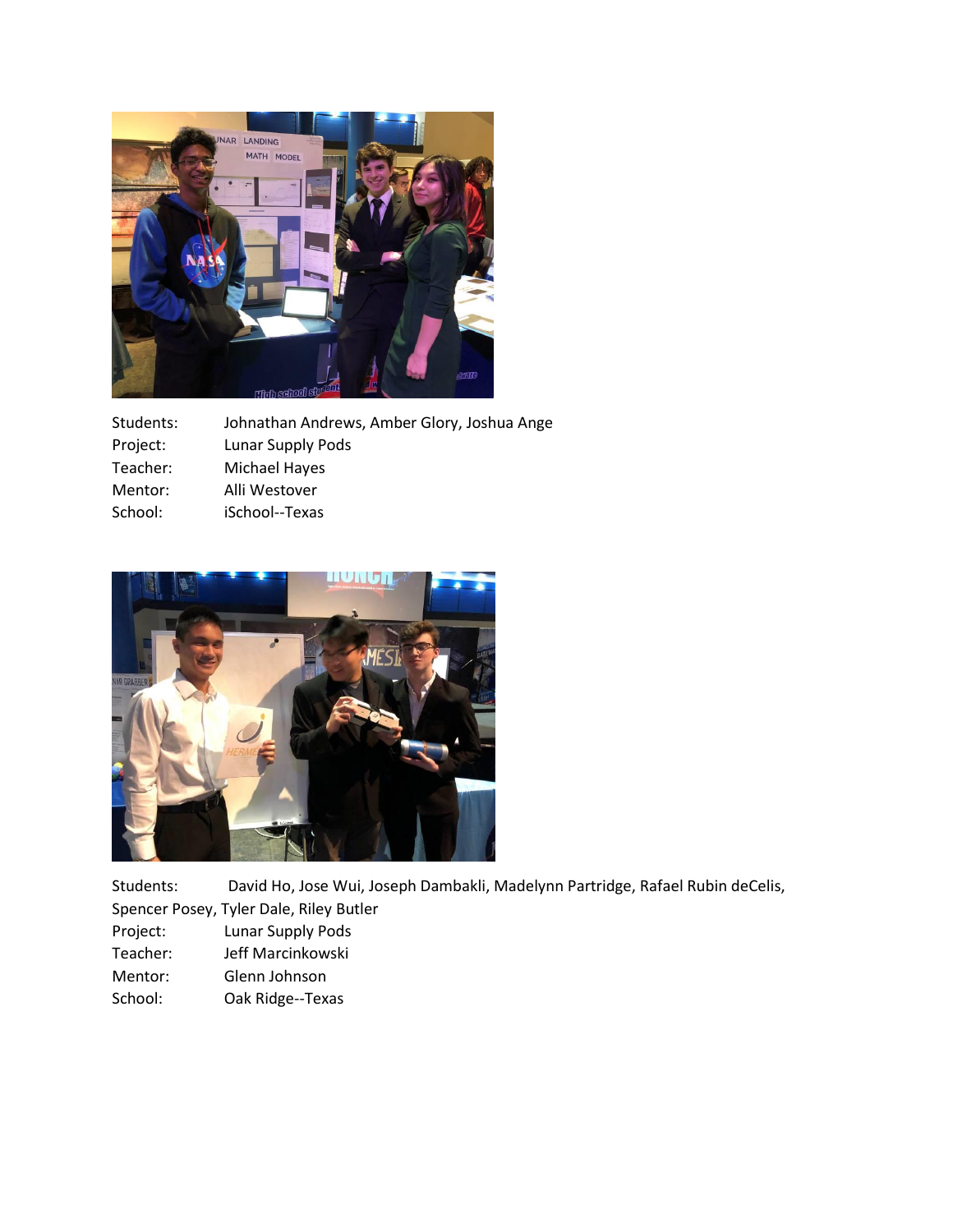

| Students: | Will Walker, Leo Harland, Wilson Bucholz, Riggs Turner |
|-----------|--------------------------------------------------------|
| Project:  | Lunar Supply Pod                                       |
| Teacher:  | <b>Gary Duguette</b>                                   |
| Mentor:   | Flo Gole                                               |
| School:   | Jackson Hole--Wyoming                                  |
|           |                                                        |



Students: Wyatt Selorst, Austin Ezerski, Zachary Miller, Skyler Gentner, Alexander Newport Project: Lunar Supply Pod Teacher: Melissa Goodall Mentor: Nancy Hall<br>School: Miami Valle Miami Valley—Ohio